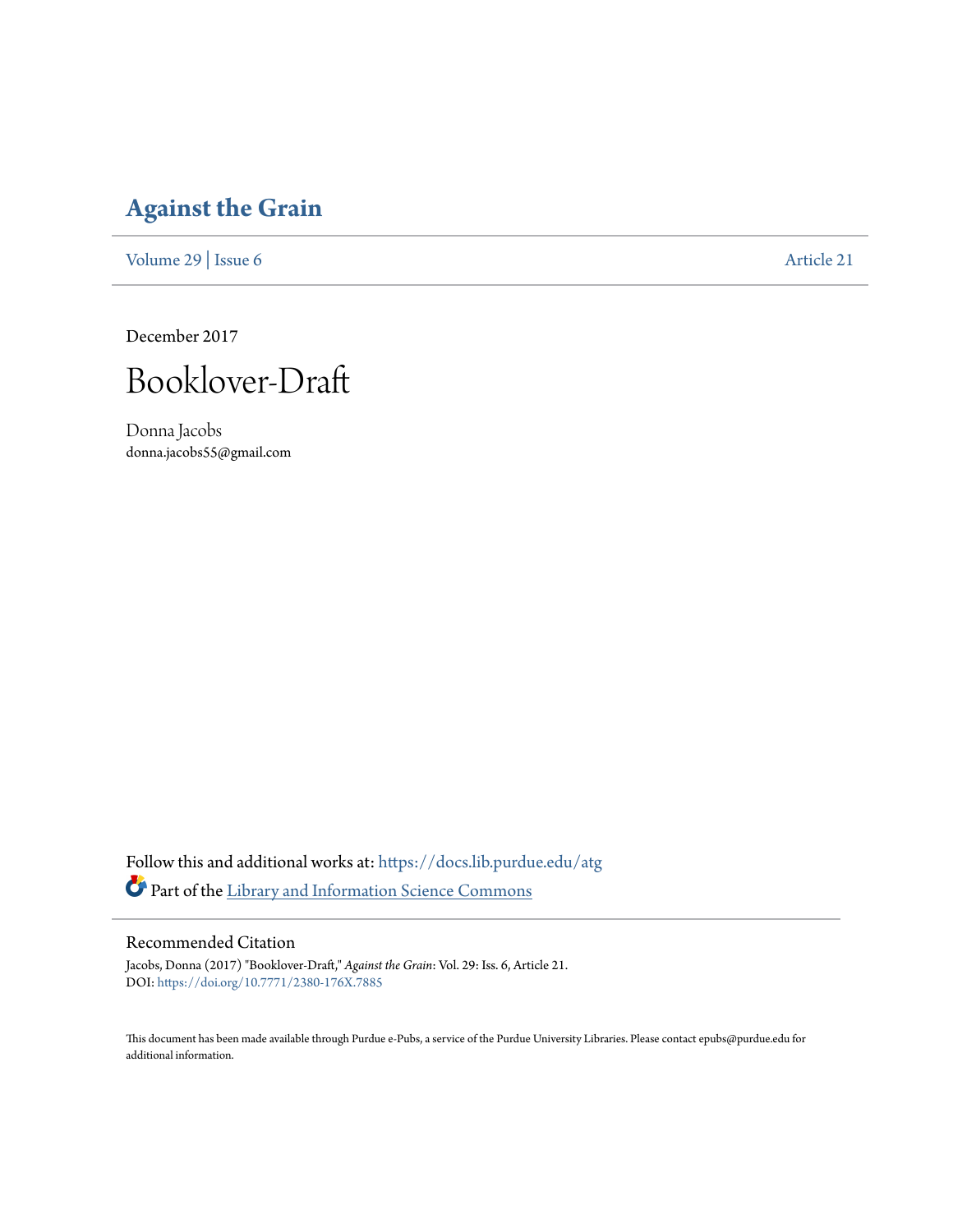#### **Smith, A. Arro**. *Capturing our Stories: An Oral History of Librarianship in Translation*.Chicago, IL: Neal-Schuman, 2017. 9780838914618. 224 pages. \$45.00

Reviewed by **Ashley Fast Bailey** (Director, Collection Development and Workflow Solutions, Midwestern and Southeastern US, GOBI Library Solutions) <abailey@ybp.com>

**A. Arro Smith** gathers professional histories of retired librarians in *Capturing our Stories: An Oral History of Librarianship in Translation*. Over the last few decades the field of librarianship has seen great change and transformation. The librarians that were part of ushering in the changes that the 20th century brought have a rich social memory to share. **Smith**, Technical Services Manager at the **San Marcos Public Library**, collects the stories and memories of thirty-five experienced librarians. He drew on his doctoral dissertation for this work, and his advisor, **Dr. Loriene Roy**, is the featured foreword writer. Not only does this work include the stories and history of past librarians, it includes advice for conducting one's own oral history project.

**Smith** divides this work into two parts. Part one includes the stories and history of past librarians and part two goes into detail on his methodology and ways that one can go about conducting an oral history project. He begins this work by sharing the stories of many great experienced librarians in the field. Before diving into the common thread all librarians share, he finds out how each happened or chose to be in the field. Before the common thread of each story, which is that of library school, he finds out how each person ended up in the field. Aside from the minority who knew they wanted to be a librarian from a young age, **Smith** found many stories of "accidental" librarians. It was almost as if the field choose them. Despite most of the interviewees not setting out to become librarians, no one would have changed their career path.

Whether a school librarian, technical services librarian, or a reference librarian, all the interviewees had a shared memory of library school. If you're reading this, you might have just smiled a little thinking back on

your time in library school. We all took many of the same basic courses and then choose various areas within the field to dive in or specialize in. This part of the librarian journey imprints on each of us. On the road to becoming a librarian, a very interesting thread in **Smith**'s interviews appeared. That is cataloging classes. Whether remembered fondly or with hardship, it came up over and over in the oral history interviews.

After **Smith** talks about the road to deciding to be a librarian and the collective memory of library school, he goes on to explore the clichés and stereotypes in the field. Both within and outside of the profession there are clichés and stereotypes. From a shushing librarian, to personality traits across the profession, to wearing one's hair in a bun with reading glasses, each person he talked to had comments and stories.

These experienced librarians also ushered in a new era in the library world. Most started their careers in a very paper-based and hand-written system. In fact, there were terms in the work I had never heard before. While reading I received an education in library hand and some of the precursors to the OPAC. Each librarian had a fascinating history to tell of the technology changes they experienced throughout their career. It is hard to imagine some of these changes were even just 25 years ago. These oral histories are priceless firsthand accounts of changes in our field.

Part I of *Capturing our Stories* concludes with a section on regrets. All the librarians that gave an oral history would not have changed their choice to enter the field of librarianship for anything, but there are a few regrets some had looking back. The book starts with the nostalgia of choosing to enter the field and library school then wraps up with reflections after retirement, and includes many fun stories of the in between. A common theme among all those interviewed was their desire to help people and to contribute positively to society. There were repetitive elements and surprises along the way. **Smith** wrote with an ease that made reading the stories of these experienced librarians a very entertaining experience.

*Capturing our Stories: An Oral History of Librarianship in Translation* concludes with a practical guide to capture the stories of oral history. **Smith** writes about his methodology for his dissertation project and examines the theories he used from the emerging field of memory studies. To wrap up, he provides advice and tips for conducting one's own oral history project and a meditation on oral history work. I found this read very informative and enjoyable.

# Booklover — Draft

Column Editor: **Donna Jacobs** (Retired, Medical University of South Carolina, Charleston, SC 29425) <donna.jacobs55@gmail.com>

**Albert Camus'** novel, *The First Man* is<br>a draft. A draft containing all the inti-<br>macies of notations in the margin, in-<br>terleaves of comments doodles asterisks and a draft. A draft containing all the intiterleaves of comments, doodles, asterisks, and thoughts for further story expansion. Found in the wreckage of the 1960 automobile accident that took **Camus'** life, the manuscript was published 35 years later by his daughter, **Catherine Camus**. To have the opportunity to explore the initial thoughts of a Nobel Prize-winning author during the development of a piece of writing that would hopefully become a final polished story is not missed on this booklover. I share with you large excerpts in order that you may also ponder on this amazing "draft."

**Albert Camus** won the 1957 Nobel Prize in Literature *"for his important literary production, which with clear-sighted earnestness illuminates the problems of the human conscience in our times."* **Camus** was the first African-born literature Laureate and the second youngest after **Rudyard Kipling**. A quick read

of his biographical sketch provides the framework to understand the quasi-autobiographical nature held in the story of **Jacques Cormery** in *The First Man*.

The story opens: "Above the wagon rolling along a stony road, big thick clouds were hurrying to the East through the dusk. Three days ago they had inflated over the Atlantic, had waited for a wind from the West, had set out, slowly at first then faster and faster, had flown over the phosphorescent autumn waters, straight to the continent, had unraveled on the Moroccan peaks, had gathered again in flocks on the high plateaus of Algeria, and now, at the approaches to the Tunisian frontier, were trying to reach the Tyrrhenian Sea to lose themselves in it. After a journey of thousands of kilometers over what seemed to be an immense island, shielded by the moving waters to the North and to the South by the congealed waves of the sands, passing scarcely any faster above this nameless country than had empires and

peoples over the millennia, their momentum was wearing out and some already were melting into occasional large raindrops that were beginning to plop on the canvas hood above the four travelers." Another definition of draft comes to mind and I can feel the cold wet air entering the lungs of the travelers.

The story goes back and forth in time, a man intent on an understanding through reflection and a pilgrimage to find his father. **Camus'**  father came from a poor agricultural background and was killed during the Battle of the Marne during World War I when **Camus** was one year old. **Jacques Cormery's** father was also of minimal means and killed in the war in France prior to his first birthday.

"And **Jacques** tried, with the little he knew from his mother, to picture the same man nine years later, married, father of two, who had achieved a somewhat better position in life and then was summoned back to Algiers to

*continued on page 43*